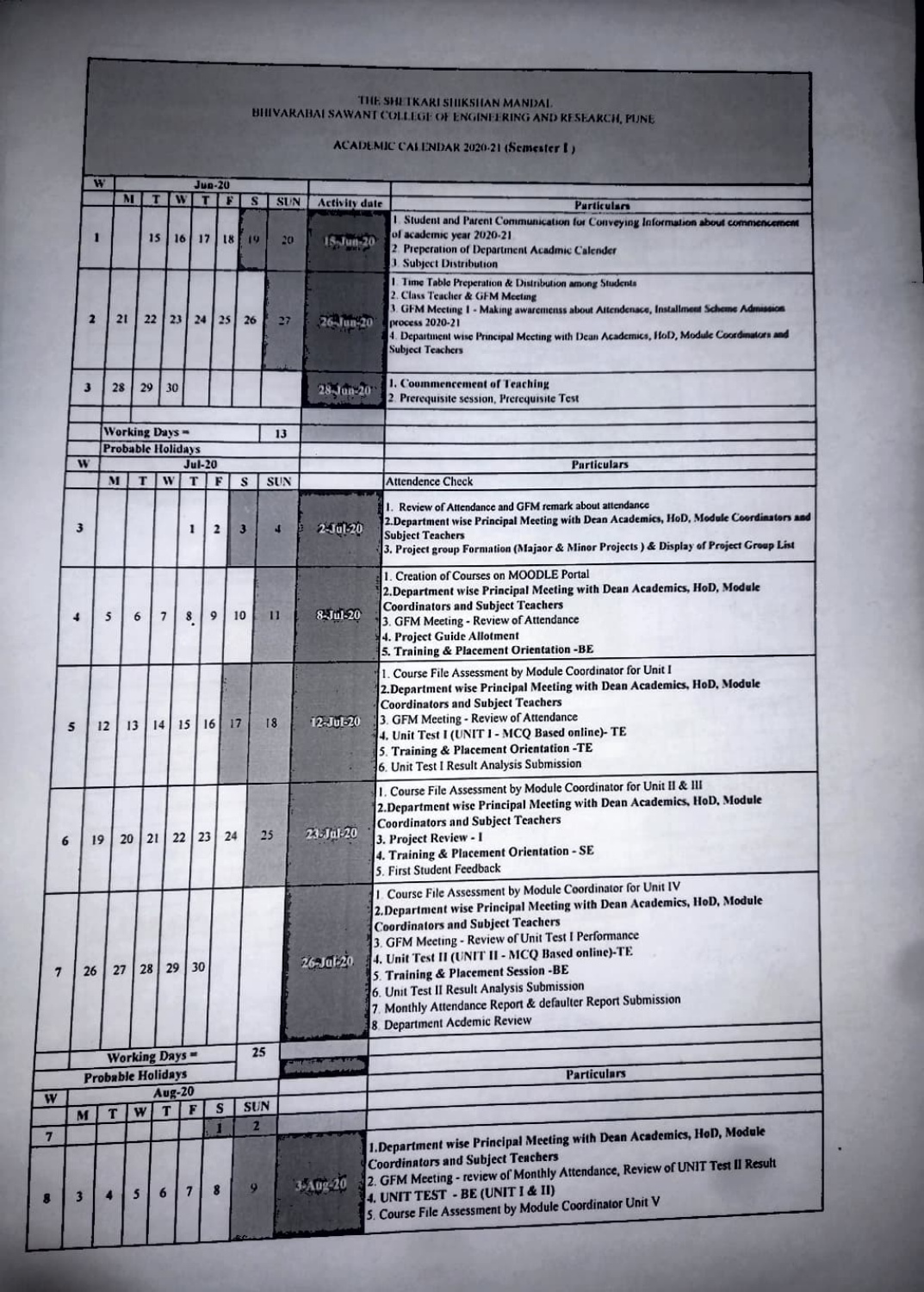|    |         | п<br>10                 | 10<br>17                 | и         | $\mathbf{H}$<br>19 <sup>1</sup> | 12113<br>20              | $\overline{14}$<br>21 | 13<br>22        | 27                 | Department wise Principal Merting with Dean Academics, Hol), Module<br>Coordinators and bubject Teachers<br>I Independence Der Celebration<br>1. Department wise Technical Activity (idea competition, C)niz Competition, Poster<br>( ometition, ric)<br>4. I mit Tout 111 & I NIT Tuet 111 Revaltanmiyuin<br>Course File Assessment by Module Conditioner Unit VE<br>Infectity to semester Exchange ton<br>548/26<br>Commencement of Teaching for SE                                                                                                                 |  |  |  |
|----|---------|-------------------------|--------------------------|-----------|---------------------------------|--------------------------|-----------------------|-----------------|--------------------|-----------------------------------------------------------------------------------------------------------------------------------------------------------------------------------------------------------------------------------------------------------------------------------------------------------------------------------------------------------------------------------------------------------------------------------------------------------------------------------------------------------------------------------------------------------------------|--|--|--|
|    |         | н                       | 24                       | 25.       |                                 |                          | $26$   27   28        | 29              | $\mu$<br>24 Aug 20 | 1 Department wise Principal Meeting with Dean Academics, Hol), Module<br>Coordinators and Subject Teachers<br>2. Mid Term Submission<br>1. Monthly Attendance & Defaulter List Submission<br>Project Review 2                                                                                                                                                                                                                                                                                                                                                         |  |  |  |
|    |         |                         |                          |           | Working Days =                  |                          |                       |                 |                    |                                                                                                                                                                                                                                                                                                                                                                                                                                                                                                                                                                       |  |  |  |
|    |         |                         |                          |           |                                 |                          | Probable Holidays     |                 |                    |                                                                                                                                                                                                                                                                                                                                                                                                                                                                                                                                                                       |  |  |  |
|    | W       |                         |                          |           |                                 |                          |                       |                 |                    |                                                                                                                                                                                                                                                                                                                                                                                                                                                                                                                                                                       |  |  |  |
|    |         |                         | M                        | T         | w                               | $Sep-20$<br>T            | F<br>$\mathbf{S}$     | SLN <sub></sub> | Activity date      | <b>Particulars</b>                                                                                                                                                                                                                                                                                                                                                                                                                                                                                                                                                    |  |  |  |
|    | 12      |                         | $\overline{z}$           |           | $\overline{\mathbf{3}}$<br>4    | $\overline{\phantom{a}}$ | 6                     | z               | <b>Sep 20</b>      | Attendence Check<br>1. Department wise Principal Meeting with Dean Academics, HoD, Module<br><b>Coordinators and Subject Teachers</b><br>2. Unit Test IV (UNIT IV-MCQ Based online)<br>3. Unit Test IV Result Analysis<br>1.Department wise Principal Meeting with Dean Academics, HoD, Module<br><b>Coordinators and Subject Teachers</b><br>1.Department wise Principal Meeting with Dean Academics, HoD, Module<br><b>Coordinators and Subject Teachers</b><br>2. Unit Test V (UNIT V- MCQ Based online)<br>3. Unit Test IV Result Analysis<br>4. Project Review 3 |  |  |  |
|    | 13      | $\overline{\mathbf{z}}$ | 9                        | 10        | $\mathbf{H}$                    | 12                       | 11                    | 14              | 8-Sep-20           |                                                                                                                                                                                                                                                                                                                                                                                                                                                                                                                                                                       |  |  |  |
| 14 |         | 15                      |                          | $16$   17 | 18<br>٠                         | 19 月                     | 29.                   | 21              | 15-Sep-20          |                                                                                                                                                                                                                                                                                                                                                                                                                                                                                                                                                                       |  |  |  |
| 15 |         | 22                      | 23                       | 24        | 25                              | 2 <sub>5</sub>           | 27                    | 28              | 22 Sep 20          | I.Department wise Principal Meeting with Dean Academics, HoD. Module<br>Coordinators and Subject Teachers                                                                                                                                                                                                                                                                                                                                                                                                                                                             |  |  |  |
| 16 |         | 29                      | 30                       | 31        |                                 |                          |                       |                 | 29-Sep-20          | 1. Department wise Principal Meeting with Dean Academics, HoD, Module<br><b>Coordinators and Subject Teachers</b><br>2. Unit Test VI (UNIT VI-MCQ Based online)<br>3. Monthly Attendance & Defaulter List Submission                                                                                                                                                                                                                                                                                                                                                  |  |  |  |
|    |         |                         |                          |           | Working Days =                  |                          |                       | 24              |                    |                                                                                                                                                                                                                                                                                                                                                                                                                                                                                                                                                                       |  |  |  |
| W  |         |                         |                          |           | Probable Holidays               |                          |                       |                 |                    | Start of Remedial classes for TE/BE<br>Final detention list                                                                                                                                                                                                                                                                                                                                                                                                                                                                                                           |  |  |  |
|    | M       | т                       |                          |           | $Oct-26$                        |                          |                       |                 |                    | 7/5/2020                                                                                                                                                                                                                                                                                                                                                                                                                                                                                                                                                              |  |  |  |
| 16 |         |                         | W                        | T         | F                               | s                        |                       | St N            |                    | Particulars<br>Preliminary Exam : 05-Oct-20 to 09-Oct-20                                                                                                                                                                                                                                                                                                                                                                                                                                                                                                              |  |  |  |
| 17 | 5       | 6                       | $\overline{\phantom{a}}$ | 8         | 2<br>9                          | з<br>10                  | ×                     |                 |                    | Project Review IV : 10-10-2020                                                                                                                                                                                                                                                                                                                                                                                                                                                                                                                                        |  |  |  |
| 18 | $12 \n$ | 13                      |                          | $14$   15 | 16                              | $\frac{1}{2}$            | 11                    |                 |                    | Final TW Marks<br>20-10-2020                                                                                                                                                                                                                                                                                                                                                                                                                                                                                                                                          |  |  |  |
| 19 | 19      | 25.                     | 21                       | 22        | 2 <sup>3</sup>                  | 24                       | B<br>$\overline{25}$  |                 |                    | Conclusion of Teaching<br>$20 - 0$ ct-20                                                                                                                                                                                                                                                                                                                                                                                                                                                                                                                              |  |  |  |
| 20 | 26      | 27                      | $28 \mid 29$             |           | 30                              |                          |                       |                 |                    |                                                                                                                                                                                                                                                                                                                                                                                                                                                                                                                                                                       |  |  |  |
|    |         |                         | Working Days =           |           |                                 |                          | $\overline{7}$        |                 | Note 1             | SPPU Practical/Oral/ Project Examination 21-OCT-2020 to 30-OCT-2020                                                                                                                                                                                                                                                                                                                                                                                                                                                                                                   |  |  |  |
|    |         |                         |                          |           | Total Working days-             |                          | 90                    |                 | Note 2             | SPPU Theory Exam 01 NOV-2020to 20-NOV-2020                                                                                                                                                                                                                                                                                                                                                                                                                                                                                                                            |  |  |  |
|    |         |                         |                          |           |                                 |                          |                       |                 | Note 3             | Commencement of Instructional activity for next sem 15-DEC-2020                                                                                                                                                                                                                                                                                                                                                                                                                                                                                                       |  |  |  |
|    |         |                         |                          |           |                                 |                          |                       |                 | Note 4             | Meeting of AMC Coordinators on every Friday                                                                                                                                                                                                                                                                                                                                                                                                                                                                                                                           |  |  |  |

Dear Academics

 $0.51$ Principal **PRINCIPAL** 

TSSM's Bhivrabai Sawant College<br>of Engineering & Research<br>Narhe, Pune - 411 041

 $5M's$ 

**College of El** 

Narhe, 211 041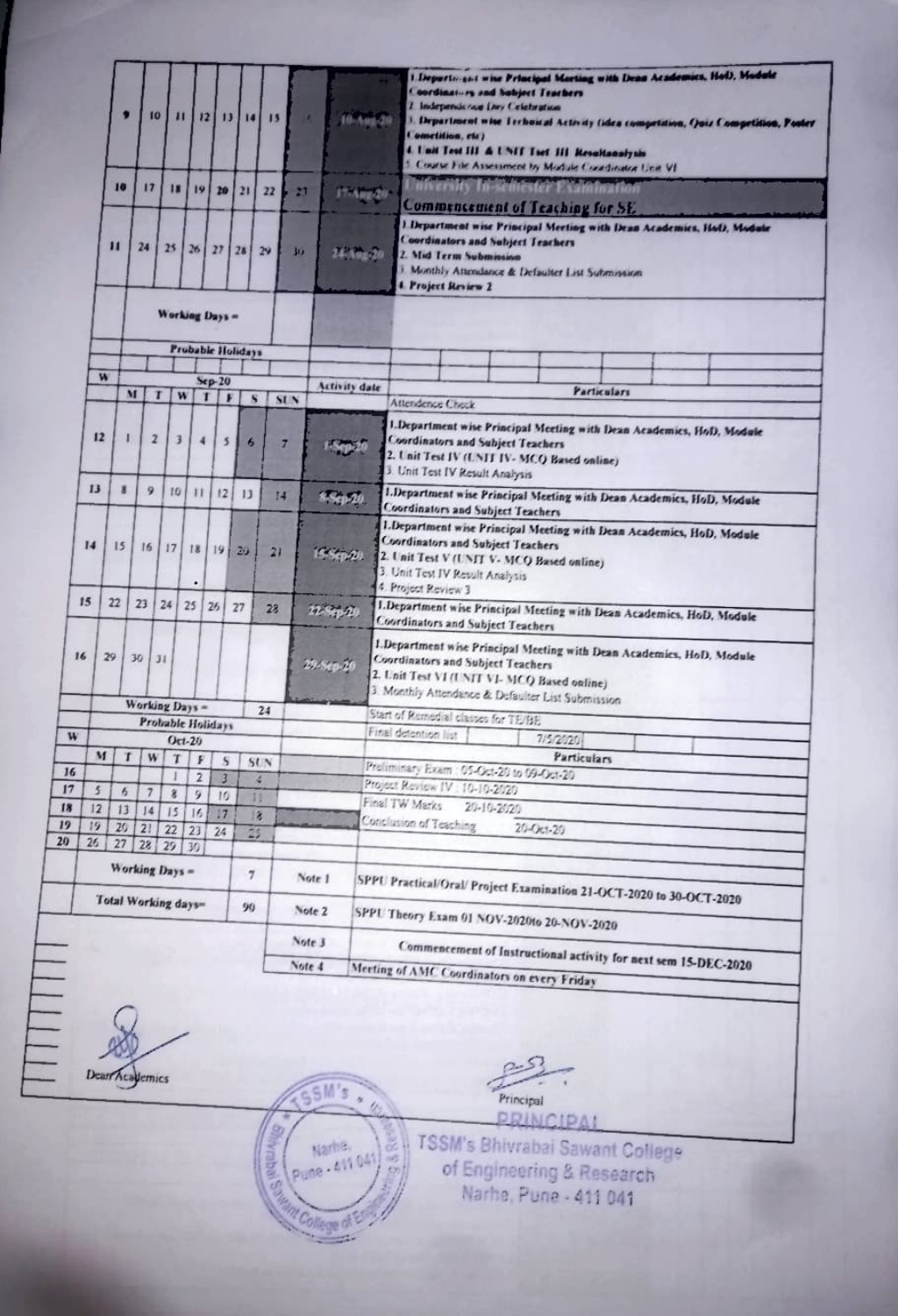## THE SHETKARI SHIKSHAN MANDAL BIJIVARABAI SAWANT COLLEGE OF ENGINEERING AND RESEARCH, PUNE

## ACADEMIC CALENDAR 2020-21 (Semester II)

| W              |                          |                          |                          |                       |                |    |              |                      |                                                                                                                                                                                                                                                                                                                                                                                                                                                                       |  |
|----------------|--------------------------|--------------------------|--------------------------|-----------------------|----------------|----|--------------|----------------------|-----------------------------------------------------------------------------------------------------------------------------------------------------------------------------------------------------------------------------------------------------------------------------------------------------------------------------------------------------------------------------------------------------------------------------------------------------------------------|--|
|                |                          |                          |                          | <b>Jan-21</b>         |                |    |              |                      |                                                                                                                                                                                                                                                                                                                                                                                                                                                                       |  |
|                | M                        | T                        | W                        | т                     | F              | S  | <b>SUN</b>   | <b>Activity date</b> | <b>Particulars</b>                                                                                                                                                                                                                                                                                                                                                                                                                                                    |  |
| 1              |                          | 15                       | 16                       | 17                    | 18             | 19 | 20           | 15-Jan-21            | 1. Student and Parent Communication for Conveying Information about commencement of<br>academic year 2020-21.<br>2 Preperation of Department Acadmic Calender<br>3. Subject Distribution                                                                                                                                                                                                                                                                              |  |
| $\mathbf{z}$   | 21                       | 22                       | 23                       | 24                    | 25             | 26 | 27           | 25-Jan-21            | 1. Time Table Preperation & Distribution among Students<br>2. Class Teacher & GFM Meeting<br>3. GFM Meeting 1 - Making awaremenss about Attendenace, Installment Scheme Admission process<br>2020-21<br>4. Department wise Principal Meeting with Dean Academics, HoD, Module Coordinators and Subject<br><b>Teachers</b>                                                                                                                                             |  |
| 3              | 28                       | 29                       | 30                       |                       |                |    |              | 28-Jan-21            | 1. Coommencement of Teaching<br>2. Prerequisite session, Prerequisite Test                                                                                                                                                                                                                                                                                                                                                                                            |  |
|                | <b>Working Days =</b>    |                          |                          |                       |                |    | 13           |                      |                                                                                                                                                                                                                                                                                                                                                                                                                                                                       |  |
|                | <b>Probable Holidays</b> |                          |                          |                       |                |    |              |                      |                                                                                                                                                                                                                                                                                                                                                                                                                                                                       |  |
| W              |                          |                          |                          | <b>Feb-21</b>         |                |    |              |                      | <b>Particulars</b>                                                                                                                                                                                                                                                                                                                                                                                                                                                    |  |
|                | M                        | т                        | W                        | T                     | F              | S  | <b>SUN</b>   |                      | <b>Attendence Check</b>                                                                                                                                                                                                                                                                                                                                                                                                                                               |  |
| 3              |                          |                          |                          |                       | 1              | 2  | 3            | 1-Feb-21             | I. Review of Attendance and GFM remark about attendance<br>2. Department wise Principal Meeting with Dean Academics, HoD, Module Coordinators and<br><b>Subject Teachers</b><br>3. Project group Formation (Majaor & Minor Projects) & Display of Project Group List                                                                                                                                                                                                  |  |
| 4              | 5                        | 6                        | $\overline{\phantom{a}}$ | 8                     | 9              | 10 | п            | 7-Feb-21             | 1. Creation of Courses on MOODLE Portal<br>2. Department wise Principal Meeting with Dean Academics, HoD, Module Coordinators<br>and Subject Teachers<br>3. GFM Meeting - Review of Attendance<br>4. Project Guide Allotment<br>5. Training & Placement Orientation -BE                                                                                                                                                                                               |  |
| 5              | 12                       | 13                       | 14                       | 15                    | 16             | 17 | 18           | 5-Feb-21             | I. Course File Assessment by Module Coordinator for Unit I<br>2. Department wise Principal Meeting with Dean Academics, HoD, Module Coordinators<br>and Subject Teachers<br>3. GFM Meeting - Review of Attendance<br>4. Unit Test I (UNIT I - MCQ Based online)- TE<br>5. Training & Placement Orientation -TE<br>6. Unit Test I Result Analysis Submission                                                                                                           |  |
| 6              | 19                       | 20                       | 21                       | 22                    | 23             | 24 | 25           | 23-170-21            | 1. Course File Assessment by Module Coordinator for Unit II & III<br>2. Department wise Principal Meeting with Dean Academics, HoD, Module Coordinators<br>and Subject Teachers<br>3. Project Review - 1<br>4. Training & Placement Orientation - SE<br>5. First Student Feedback                                                                                                                                                                                     |  |
| $\overline{7}$ | 26                       | 27                       | 28                       | 29                    |                |    |              | 26 Feb 21            | 1. Course File Assessment by Module Coordinator for Unit IV<br>2. Department wise Principal Meeting with Dean Academics, HoD, Module Coordinators<br>and Subject Teachers<br>3. GFM Meeting - Review of Unit Test I Performance<br>4. Unit Test II (UNIT II - MCQ Based online)-TE<br>5. Training & Placement Session -BE<br>6. Unit Test II Result Analysis Submission<br>7. Monthly Attendance Report & defaulter Report Submission<br>8. Department Acdemic Review |  |
|                |                          |                          |                          | <b>Working Days =</b> |                |    | 25           |                      |                                                                                                                                                                                                                                                                                                                                                                                                                                                                       |  |
| W              |                          | <b>Probable Holidays</b> |                          | <b>Mar-21</b>         |                |    |              |                      |                                                                                                                                                                                                                                                                                                                                                                                                                                                                       |  |
|                | M                        | П                        | W                        | T                     | F              | S  | <b>SUN</b>   |                      | <b>Particulars</b>                                                                                                                                                                                                                                                                                                                                                                                                                                                    |  |
| $\overline{7}$ |                          |                          |                          |                       |                |    | z            |                      |                                                                                                                                                                                                                                                                                                                                                                                                                                                                       |  |
| 8              | 3                        |                          | $\mathbf{5}$             | $\epsilon$            | 7 <sup>1</sup> | 8  | $\mathbf{Q}$ | 3-Mar-21             | I. Department wise Principal Meeting with Dean Academics, HoD, Module Coordinators<br>and Subject Teachers<br>2. GFM Meeting - review of Monthly Attendance, Review of UNIT Test II Result<br>4. UNIT TEST - BE (UNIT I & II)<br>5. Course File Assessment by Module Coordinator Unit V                                                                                                                                                                               |  |